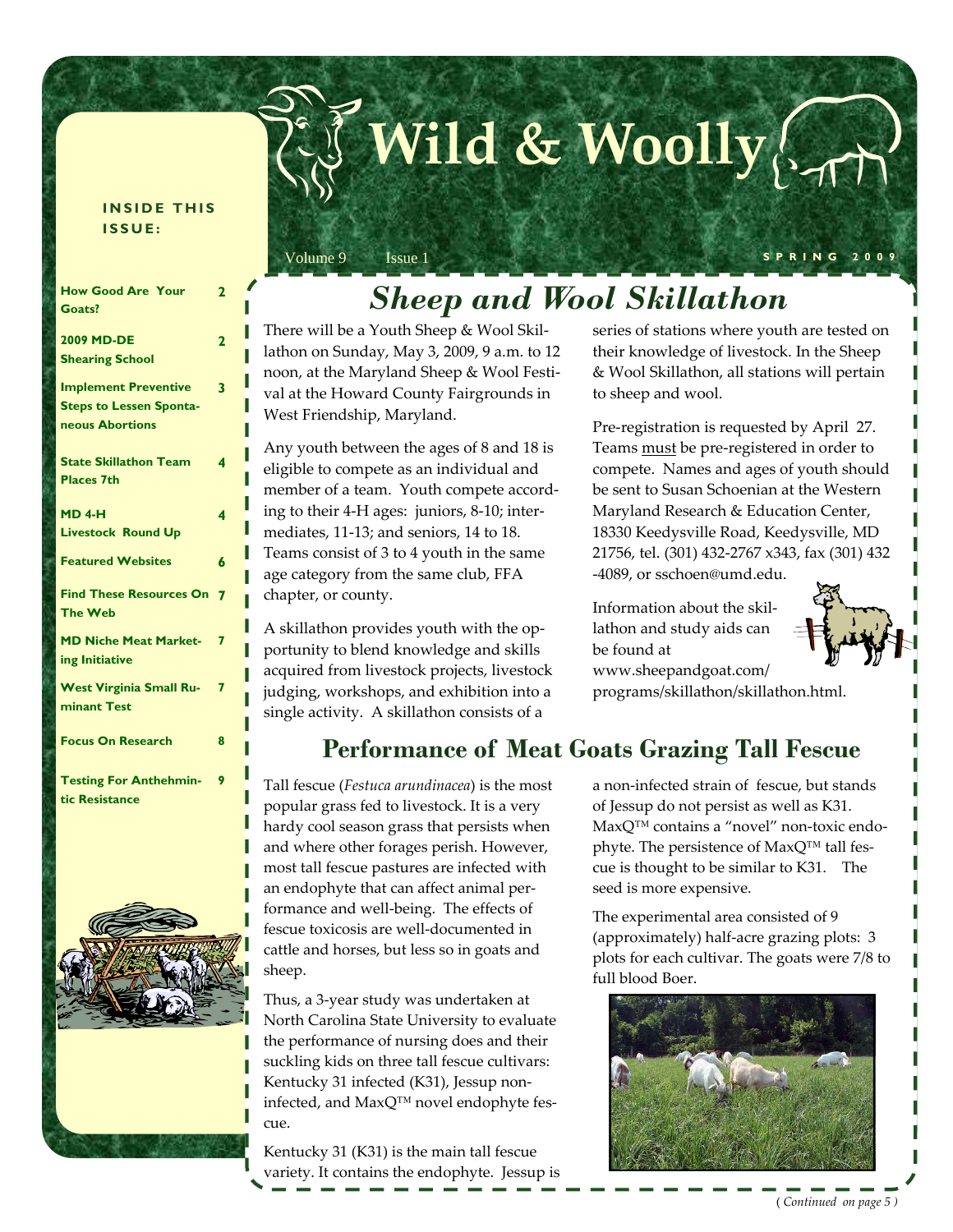**PAGE 2** 



The Western Maryland Pasture Based Meat Goat Performance Test was initiated at the Uni‐ versity of Maryland's Western Maryland Research & Educa‐ tion Center (WMREC) in 2006. The purpose of the test is to evaluate the performance of meat goats consuming an all‐ pasture diet, with natural ex‐ posure to internal parasites (worms).

This year's test will be conducted from June 6 until October 3. The nomination period is April 1‐May 15. Male goats of any breed or breed cross, with or without registration papers (or eligibility), are eli‐ gible. A breeder may nominate up to 5 goats, preferably from the same sire. The goats must be born between December 15, 2008, and March 20, 2009 (inclusive), and weigh between 35 and 70 lbs. at the time of delivery to the test site on June 6. The fee for testing a goat is \$85. \$20 is due at the time of nomination.

While on test the goats will be evaluated for growth performance (average daily gain), parasite resistance (fecal egg counts), parasite resilience (FAMACHA© eye anemia scores and number of anthelmintic treatments), carcass traits, reproductive soundness, and structural correctness.

A field day and sale will be held at Satur‐ day, October 3 at the nearby Washington County Agricultural Education Center. Bucks meeting minimum standards for growth, parasite resistance, and resil‐ ience will be eligible to sell at auction. Consigners to the test may also nominate does to the sale.

A nomination form and other pertinent documents may be downloaded from the test's web site at http:// mdgoattest.blogspot.com. For informa‐ tion about the test and/or to request a nomination packet, contact Susan Schoe‐ nian at (301) 432‐2767 ext. 343 or sschoen@umd.edu.

# **2009 MD-DE Shearing Schools**

**How Good Are Your Goats ?** 

The 2009 Maryland‐Delaware Beginning Sheep Shearing School will be held Friday and Saturday, March 27 and 28, 9:30 a.m. to 3:30 p.m. A school for advanced shear‐ ers (those who have attended previous schools and sheared at least 150 sheep) will be held Saturday, April 4, 9:30 a.m. to 3:30 p.m. Both schools will be held at Ridgely Thompsonʹs farm at 1942 Union‐ town Road, Westminster, MD 21157.

For the beginning school, the registration fee is \$80 per person and includes a copy of ASIʹs Sheep Shearing Notebook and instructional DVD. The registration dead‐ line is March 17. Participation is limited to the first 25. The registration fee for ad‐ vanced school is \$25 per person. The regis‐ tration deadline is March 27. Participation is limited to the first 10.

The schools are sponsored by University of Maryland and Delaware Cooperative Extension, the Maryland Sheep Breeders Association, and the Delaware Sheep and Wool Producers Association. The New Zealand method of shearing will be taught. Instructors are David Greene, Dr. Richard Barczewski, and Aaron Geiman. Blade shearing will not be taught. For more information, contact David Greene at (410) 329‐6241 or by email at greelamb@gmail.com.

Flyer for beginning shearing school: http://www.sheepandgoat.com/ programs/SSbeginning09.pdf

Flyer for advanced school: http:// www.sheepandgoat.com/programs/ SSadvanced09.pdf

 *Fun Fact: One pound of wool can make ten miles of yarn*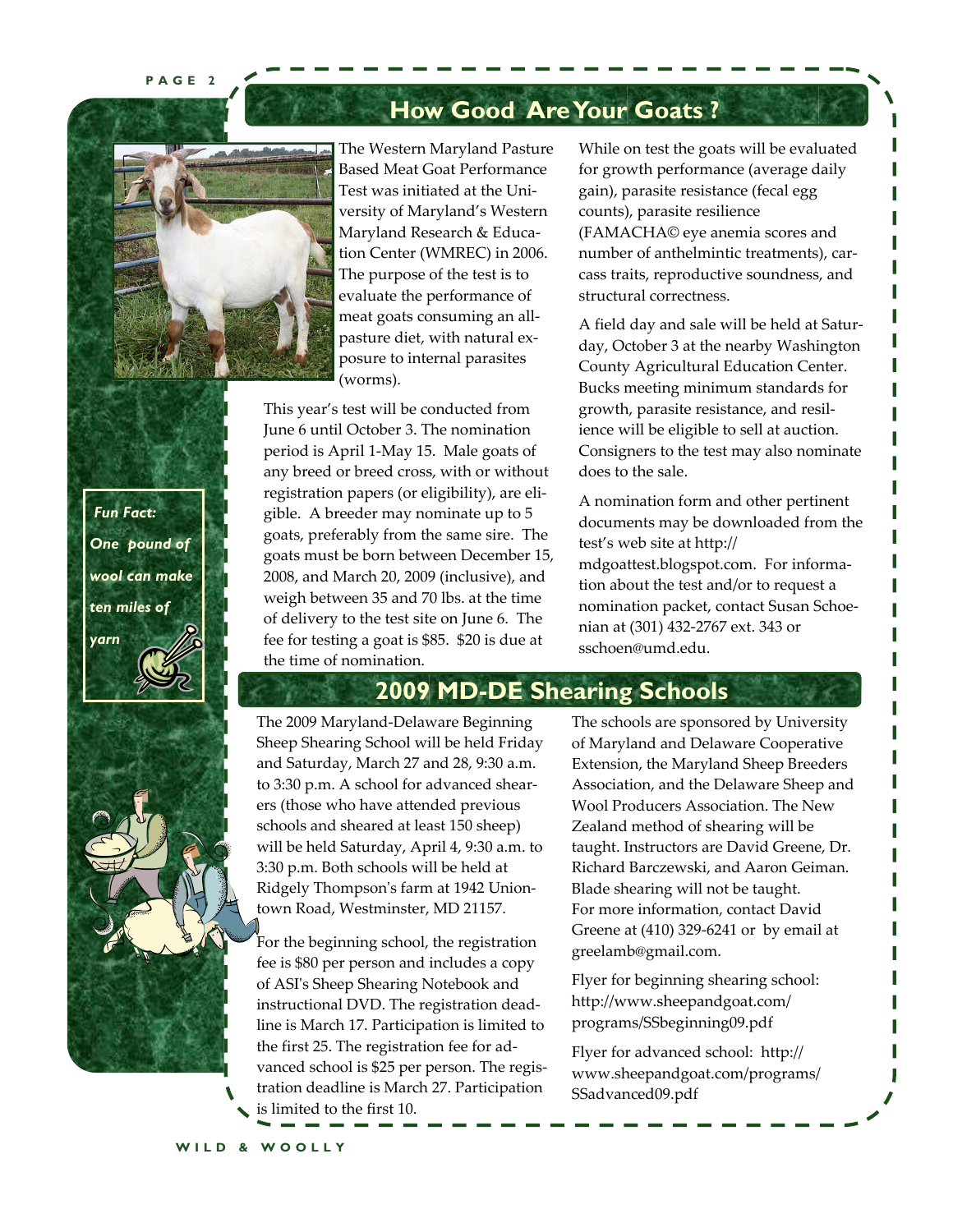# **Implement Preventive Steps to Lessen Spontaneous Abortions**

The challenge: Toxoplasmosis is the No. 1 cause of spontaneous abortions, and there are no vaccines to help prevent Toxoplasmosis. A helpful solution: Implement preventive measures to help prevent and control this abortion challenge.

"Toxoplasmosis (caused by the protozoan parasite Toxoplasma gondii) can be prevented since it is spread by kitten poop," stated Dr. Marie Bulgin, Caine Veteri‐ nary Teaching Center, University of Idaho.

Since one of the favorite bathroom facilities for halfgrown barn kittens is the grain bin or feed trough, it is not difficult to imagine how the bacteria are passed to ewes/does."

Research shows that at least one‐third of all cats in the United States carry Toxoplasmosis oocysts, and about 1 percent of cats in the population are found to be shedding oocysts at any given time. Cats, especially kittens under six months of age, pass the oocysts in their feces when they eat infected rodents, raw meat, or placentas of Toxoplasmosis‐infected animals.

Although adult cats tend to be immune to Toxoplasmo‐ sis and free of the bacteria, kittens under the age of six months pass the oocysts in their feces when they eat infected rodents, raw meat or placentas of toxomplasmosis‐infected animals. That said, adult cats can come into play with the spread of Toxoplasmosis oocysts when they bring back infected birds, rabbits and small rodents to their kittens.

#### **Oocyst Shedding**

Although oocysts are shed for only about one or two weeks in the life of the cat, research shows that the enormous numbers shed assure widespread contamination of the environment. Under experimental conditions, researchers have found that infected cats can shed oo‐ cysts after reinoculation with tissue cysts. It is not known whether repeated shedding of oocysts occurs in nature, but researchers point out that this would greatly facilitate oocyst spread.

Sporulated oocysts survive for long periods under most ordinary environmental conditions‐‐ surviving in moist soil, for example, for months and even years. Oocysts in soil do not always remain in the soil as invertebrates such as flies, cockroaches, dung beetles and earthworms can mechanically spread these oocysts and even carry them onto food. Congenital infection can occur in cats, and congeni‐ tally infected kittens can excrete oocysts, providing another source of oocysts for contamination.

Infection rates in cats re‐ flect the rate of infection in local avian and rodent populations because cats



are thought to become infected by eating these animals. The more oocysts there are in the environment, the more likely it is that prey animals will become infected, and this results in increased infection rates in cats. The parasite enters the body through the small intestine and nearby lymph nodes, then spreads throughout the sheep or goat's system via the bloodstream. *Toxoplasma gondii* can be encysted for years in the sheep/goat's brain, muscles, liver or other vital organs. Some resis‐ tance to future infection (immunity) is usually acquired by previously infected ewes/does.

Toxoplasmosis‐caused abortions usually—but not al‐ ways—occur during the first half of gestation. Once the pregnant ewe/doe has been infected, it takes about two weeks for the parasite to infiltrate the placenta and kill the fetuses. Blood tests can be performed on ewes/does immediately after they have aborted. But, a ewe or doe can test positive for Toxoplasmosis for years after becoming infected.

Ed Lehigh of Colorado Serum Company notes that it is easier to prove that the cause was not this protozoan by obtaining a negative serological (blood) reading. "It is reasonable to conclude that any doe testing positive for Toxoplasmosis as long as six

months after she has aborted is still highly infected with the disease and therefore is a threat to the other animals in the herd," he states. Although aborted placentas can be tested, getting accurate results can be difficult.

Lehigh points out that the longer a ewe or doe was in‐ fected before she aborted, the easier it is to determine if Toxoplasmosis was the cause. He also maintains that, because most producers have no idea when the actual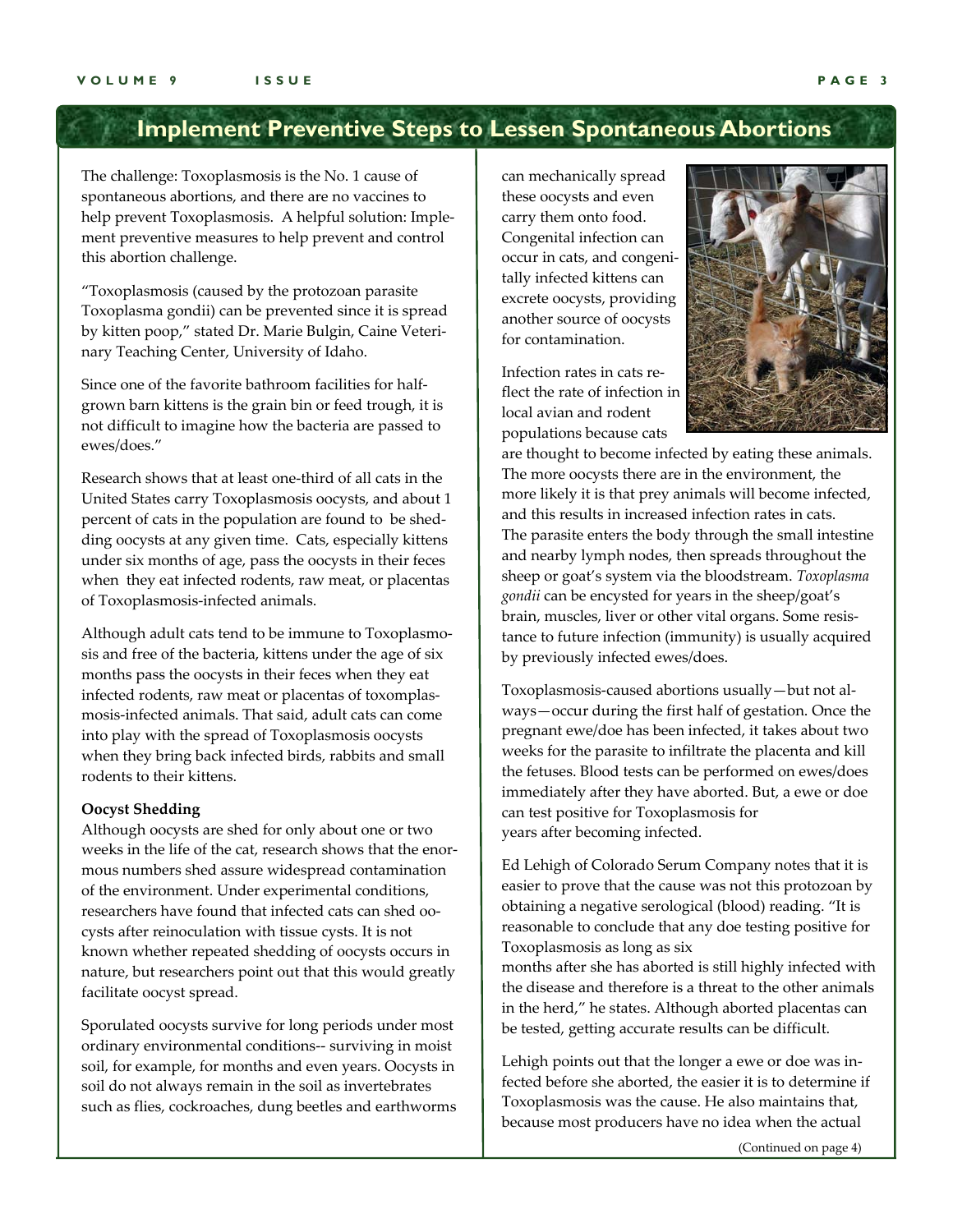#### **PAGE 4**

*Implement Preventive Steps To Lessen Spontaneous Abortions (Continued from page 3)*

infection took place, placental testing is less helpful than blood testing. A fetal blood test is available and works best during the last half of the pregnancy. If the fetus is infected when quite young, antibodies may not appear in the blood, but it could still be harboring Toxoplasmosis.

#### **Prevention**

To help prevent Toxoplasmosis, Dr. Bulgin suggests keeping kittens out of the barn and feeders during the late pregnancy period of ewes. She also recommends feeding Rumensin of monensin during the last six weeks of pregnancy as this will prevent the toxo cysts from hatching and infecting the tissues, including the fetus and placenta of the ewe.

Other steps that can be taken to help reduce the spread of Toxoplasmosis include keeping feed, grain and hay away from cat feces; neutering/spaying all adult cats; and immediately getting rid of cat feces since the disease ‐causing organism "comes alive" after a 24‐hour period.

Another preventive measure is carefully placing contain‐ ers of rat bait to keep the rodent populations as low as possible. Relying on cats to keep the rodent population down is a Catch‐22 as such action could com‐ pound the potential of introducing Toxoplasmosis to your sheep, goats and cats.

Source: Special issue of the Sheep & Goat Health Report, a National Institute for Animal Agriculture Publication

# **Just For Youth**  *State Skillathon Team Places 7th*

Congratulations to the Maryland 4‐H Livestock Skillathon Team which placed 7th in the National 4‐H Livestock Skillathon Contest held at the North American Livestock Exposition in Louisville, Kentucky. Team members included Brittany Bowman (Howard County), Logan Charles (Charles County), Molly Hancock (Charles County), and Rachel Manning (Calvert County). The team was coached by Sheryl Bennett, Howard County 4‐H Extension Educator.

Rachel Manning placed 13th in the National Contest. Molly Hancock was 15th. The national skillathon included a fleece judging class and ques‐ tions about wool. Both young ladies scored perfect 50's in the fleece judging class.

Team members also competed in the 2008 Sheep & Wool Skillathon at the Maryland Sheep & Wool Festival. Rachel Manning placed first and Brittany Bowman placed 8th overall.



# **Maryland 4-H Livestock Roundup**

A 4‐H Livestock Roundup will be held July 6‐8 at the Frederick County 4‐H Camp Center. The event is open to all Maryland senior and intermediate 4‐H members.

Activities and events will include guest speakers, barnyard Olympics, seminars, a junior stockman's event, field trips, a livestock photo contest, and a dance. There will be four topic tracts: beef, sheep, swine, and goats.

Registration information is available from local 4‐H offices. Participation will be limited to the first 80.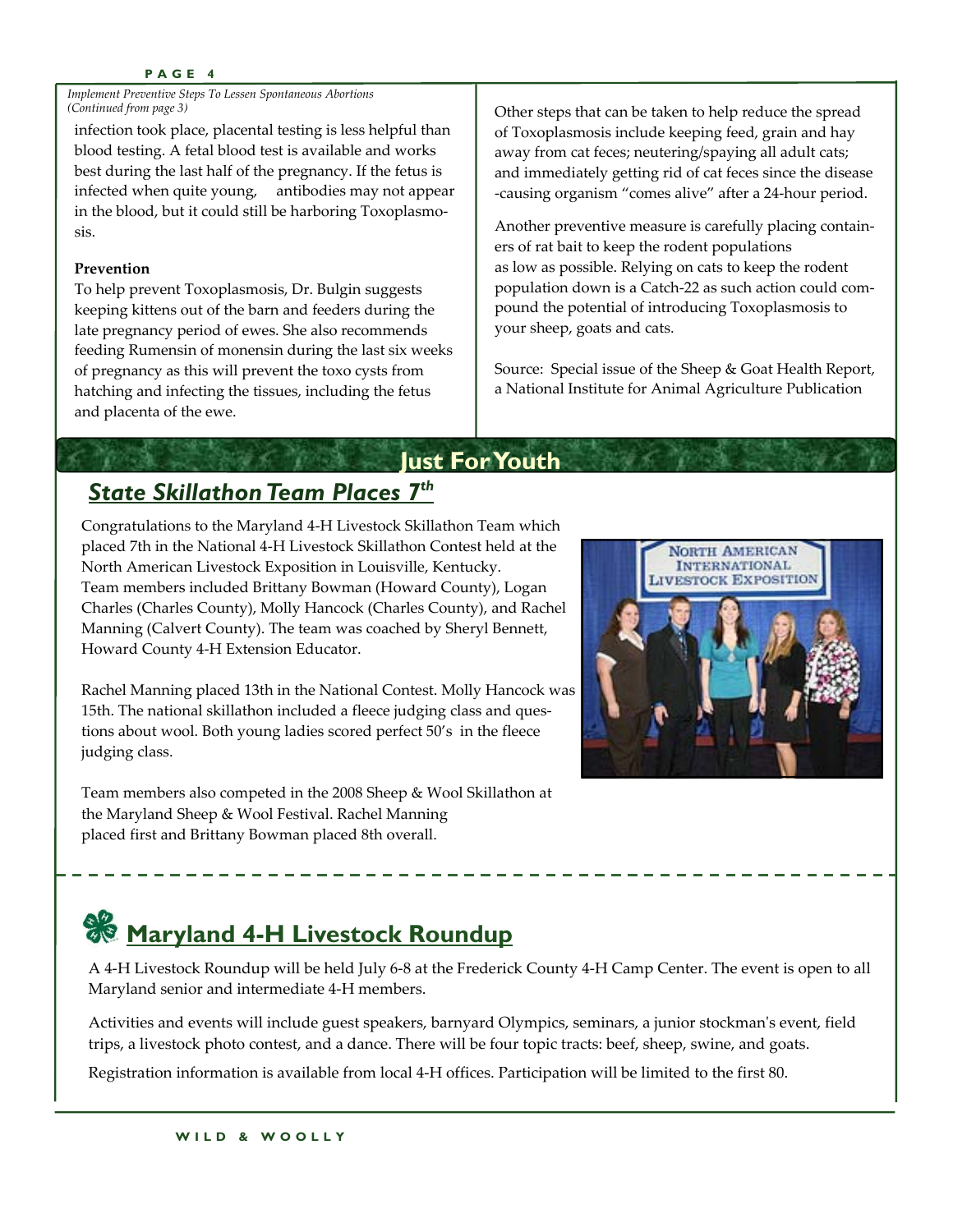*Performance Of Meat Goats Grazing Tall Fescue, (continued from page 1)*

| <b>Experiment Details</b> |               |               |              |  |  |  |  |  |
|---------------------------|---------------|---------------|--------------|--|--|--|--|--|
|                           | Year 1        | Year 2        | Year 3       |  |  |  |  |  |
| Grazing dates             | $4/16 - 5/26$ | $3/29 - 5/25$ | $4/4 - 5/25$ |  |  |  |  |  |
| Crude protein percentage  | 21            | 20            | 21           |  |  |  |  |  |
| NDF (fiber) percentage    | 56            | 56            | 56           |  |  |  |  |  |
| No. of kids               | 70            | 63            | 72           |  |  |  |  |  |
| Avg. age of kids, days    | 56            | 18            | 24           |  |  |  |  |  |
| Avg. wt. of kids, lbs.    | 27.5          | 16.3          | 18.7         |  |  |  |  |  |
| No. of does               | 45            | 36            | 36           |  |  |  |  |  |

Results indicate that suckling kids performed well on fescue pastures, though kids grazing K31 gained less weight than those grazing the other cultivars. Suckling kids gained more weight on MaxQ™ and Jessup than K31 in years 1 and 3. Gains were similar in year 2.



Nursing does gained more weight on MaxQ™ and Jessup than on K31 in year 1 and lost less weight on MaxQ™ and Jessup than K31 in years 2 and 3. Does grazing K31 were unable to maintain their body weight and had a dramatic decrease in serum prolactin levels which could have important reproductive implications (decreased milk production and reproductive performance).



Source: Abstracts. American Society of Animal Science. Southern Section. 2009.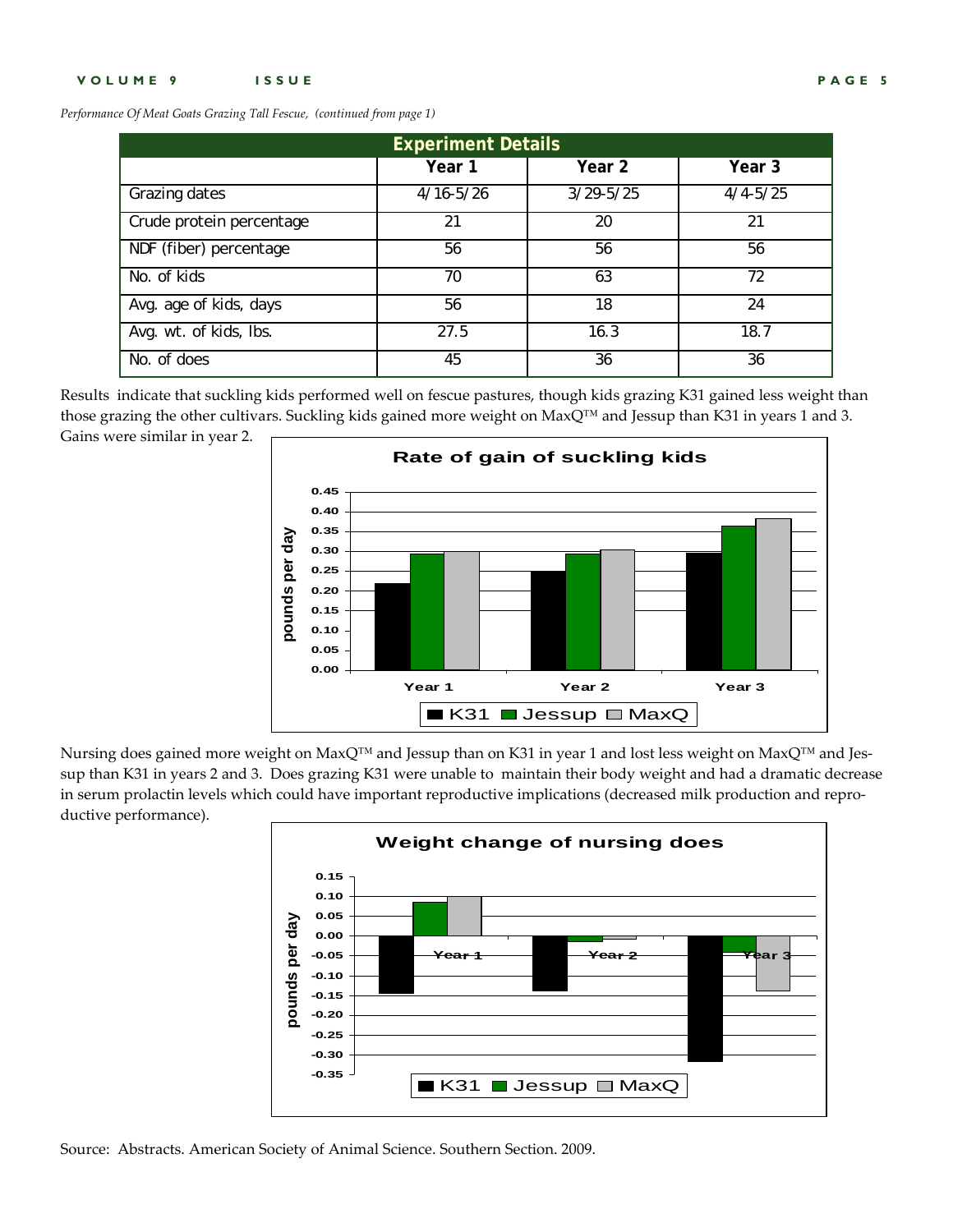**PAGE 6**  *Featured Websites*

### **Maryland Rural Enterprise Development Center**

The Maryland Rural Enterprise Develop‐ ment Center (MREDC) is now the place for the agricultural and natural resources community to go for valuable information thanks to the creation of a new website: mredc.umd.edu. The website was formally introduced at the Maryland Ag Commis‐ sion meeting on February 11, 2009.

MREDC was established by the University of Maryland College of Agriculture and Natural Resources (AGNR) to serve these communities through programming and support. The need for such an effort was identified through a series of statewide listening sessions and documented in a Mary‐ land Agriculture Commission report to the Governor. Specifically, MREDC's mission is to:

• Serve as a portal for educational and outreach resources in marketing and busi‐ ness development planning;

• Assist entrepreneurs in agriculture and natural resources enterprises in de‐ veloping new marketing plans and op‐ portunities;

Serve as a launching pad to a wide variety of web‐based university, commu‐ nity, and professional resources for devel‐ oping profitable, sustainable businesses

• Provide new and next-generation farmers with access to training, mentoring and business development resources; and Provide continuing education and net‐ working opportunities for agricultural support agency personnel, Extension staff and agricultural economic development specialists statewide.

**Homemade Cures For Goats** 

http://www.motesclearcreekfarms.com/asp/articles/Homemade‐Cures‐Recipes.asp

Many sheep and goat owners are seeking more natural and less expensive methods to treat their livestock. Clear Creek Farms (in Tennessee) has published a list of Homemade Cures (Recipes) for goats on their web site.

The web site gives a homemade recipe for a "Nutri-drench" type supplement: 1 part corn oil (not canola or vegetable oil), 1 part molasses, and 1 part corn syrup.

There is no guarantee that homemade "cures" will work or be as effective as traditional drug‐based therapies or commercial products. The advice of a large animal veterinarian or experienced producer should be sought when livestock are not responding to treat‐ ment(s).

# **Frederick County Sheep Breeders Association**



http://www.fredericksheepbreeders.com

The Frederick County Sheep Breeders Association is dedicated to promoting sheep re‐ lated activities in Maryland; supporting sheep and the area's farm flocks; educating its members and the public; supporting youth shepherds' 4‐H activities; and helping to im‐ prove the sheep industry.

Their recently expanded web site provides a wealth of information pertaining to sheep and sheep-raising, including links to news, events (a calendar), members, photos, officers and committees, and membership.

*MREDC: mredc.umd.edu "the place for the agricultural and natural resource community to go to for valuable*

*information"*

*Fun Fact :*

*Goats are*

*selective eaters*

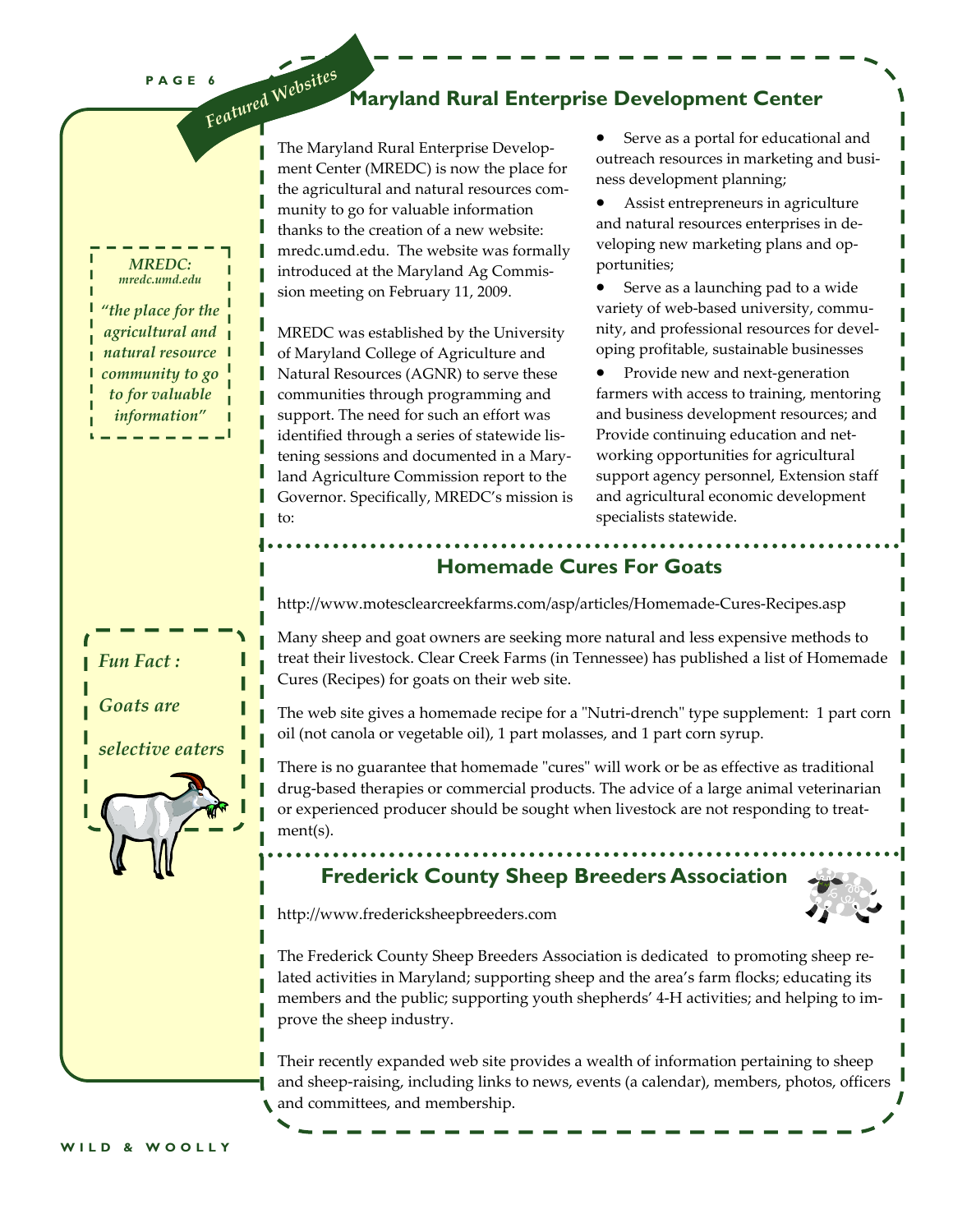### **Find These Resources On The Web**

### **RationMixer**

An Excel spreadsheet for batch mixing rations for sheep, goats, and other livestock. http://www.sheepandgoat.com/spreadsheets/rationmixer.xls

#### **A Producer's Guide to Meat and Poultry Processing Regulations in Maryland**

http://www.agmarketing.umd.edu/Pages/EB%20372%20Meat%20Regulations.pdf

#### **Direct Marketing Farm‐Raised Meats in Maryland**

http://www.agmarketing.umd.edu/Pages/EB%20372%20Meat%20Regulations.pdf

#### **Food Processing Resource Directory**

http://www.agmarketing.umd.edu/Pages/Food%20Processing%20Resource%20Directory‐2009.pdf

#### **Sheep & Goat Health Report**

http://www.animalagriculture.org/publications/sheepintropage.asp

# **Maryland Niche Meat Marketing Initiative**

MD Meat and Poultry

Producers

WANTED

Niche meats are growing in popularity as consumers hunger for exotic flavors, such as grass-fed beef, goat, sheep and other livestock; while others seek to support small-scale farming and conservation; and healthconscious consumers pursue more nutritious meat produced and processed using non‐conventional methods. But moving into niche meat production can be complicated.

The University of Maryland Extension Ag Marketing Program [www.agmarketing.umd.edu] is organizing a Maryland niche meats and poultry marketing initiative. The goals of this initiative include:

• Developing a searchable, geographic product database to facilitate product searches by consumers, restaurants, and institutional buyers‐ this effort will supplement, not replace the "Maryland's Best" directory and other on‐line listings.

• Providing information and resources for product development, regulatory issues, and collaborative marketing efforts. Offering training and economic analysis to determine "best fit" business structures and the profit potential of niche meat markets in the Mid‐Atlantic region.

If you're a Maryland farmer and interested in carving out a marketing niche for your specialty meat and poultry products, fill out and return the Maryland Niche Meat & Poultry Producers' Marketing Initiative Interest & Directory Form. The form can be downloaded from the web at www.sheepandgoat.com/programs/MarylandNicheMeat.pdf.

## **West Virginia Small Ruminant Test**

Nominations for the 2009 West Virginia Small Ruminant (sheep and goat) Performance Test are due April 1. Rams and bucks must be delivered to the WVU Reymann Memorial Farm (near Wardensville) between 8:30 a.m. and 2 p.m. on Monday, April 20. The test will conclude on July 1, and there will be a sale on July 25.

To be eligible, rams and bucks must be born between January 1, 2009, and February 20, 2009, inclusive. A maximum of 60 rams and 30 bucks will be accepted.

The West Virginia test is the only small ruminant performance test that utilizes residual feed intake data as a measure of feed efficiency. Residual feed intake is actual minus (-) expected feed intake (based on size and growth potential).

For more information, contact Brad Smith at Brad.Smith@mail.wvu.edu or 304/257‐4688 or Sara Hare at Sara.Hare@mail.wvu.edu or 304/874‐3561.

Download 2009 guidelines from http://www.caf.wvu.edu/avs/sheep/PDF/2009RamTest/2009Guidelines.pdf.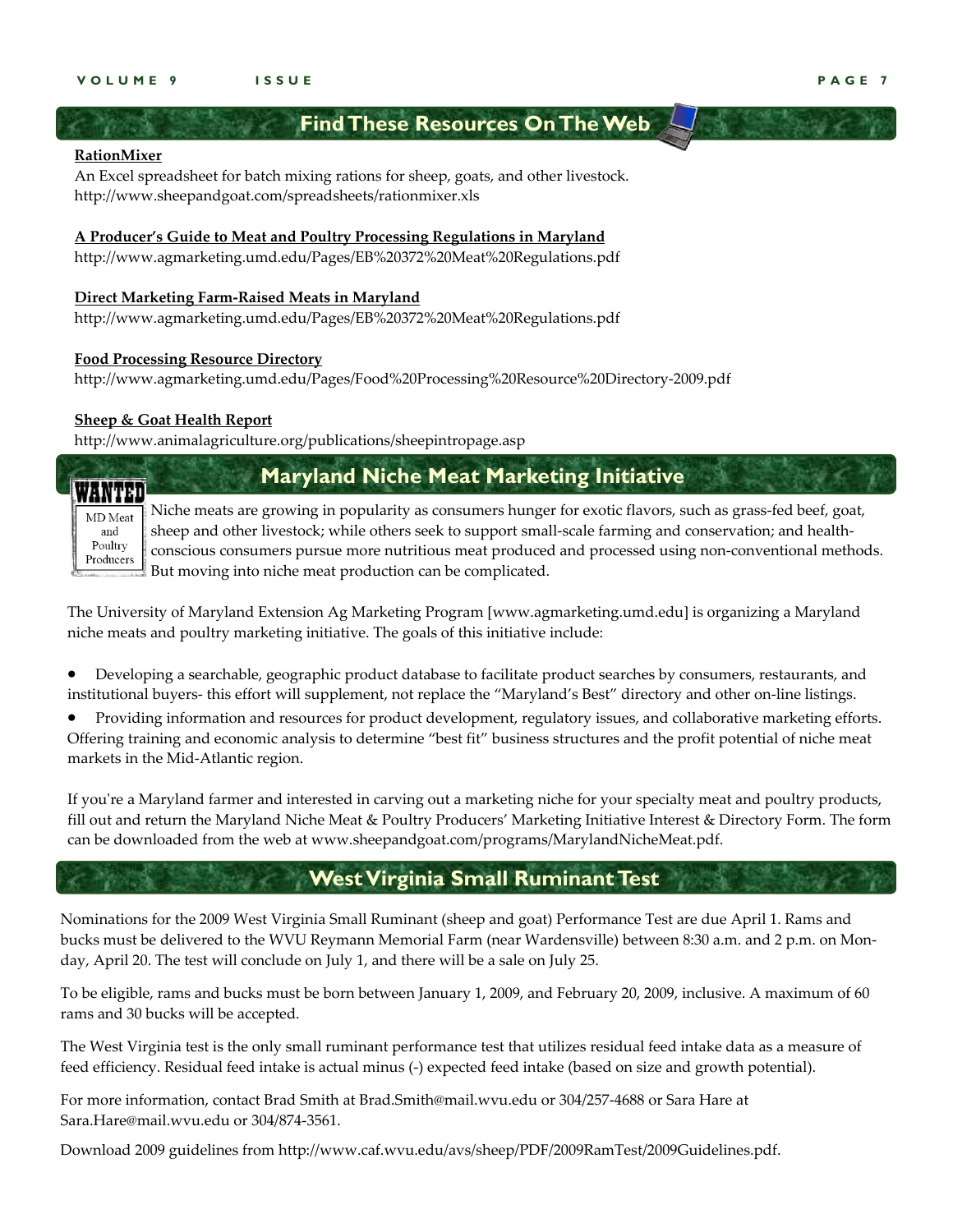

There is some speculation that garlic may stimulate the immune system of an animal and that long-term exposure to garlic may lead to a lower susceptibility to gastro-intestinal nematodes (worms). However, garlic failed to control internal parasites in goats and sheep in separate studies in Arkansas and Delaware.

In Arkansas, 14 Spanish and Spanish x Boer doe kids were administered water (control group) or a commer‐ cially‐available, certified‐organic garlic product, garlic juice. The does were maintained in outside pens and fed bermudagrass hay and a corn/soybean supplement. Fecal and blood samples were collected 0, 7, and 14 days after treatment. There were no significant differences in fecal egg counts (FEC) or packed cell volume (PCV) between the treatment groups.

In another experiment, 29 Spanish doe kids were administered water, garlic juice, or fed garlic bulbs. These goats were maintained on bermudagrass pasture. Fecal and blood samples were collected 0, 7, and 14 days after treatment There were no significant differences in fecal egg counts (FEC) or packed cell volume (PCV) between the treatment groups.

Source: *Veterinary Parasitology*. February 2009.



Two experiments were conducted at Delaware State University to evaluate the efficacy of garlic in reducing fecal egg counts in sheep and goats. In the first experiment, 18 Katahdin ewe lambs were placed in individual pens and administered either 3 ml of garlic juice or water for 21 days. Weekly fecal samples were collected. There was no effect of treatment with garlic juice.

In the second experiment, 23 crossbred Boer kids were placed into treatment groups based on their FAMACHA© scores. 12 goats received a single treatment of 0.16 ounces of garlic juice; 11 did not. Fecal egg counts were higher in the garlic‐treated goats than the untreated groups.

Delaware State University will continue to conduct studies to evaluate the efficacy of potential natural plant dewormers, including garlic.

Sources: Abstracts, American Society of Animal Science Southern Section. February 2009.

# **Probiotics Fail To Improve Performance**

A probiotic is a nutritional supplement that contains live, active bacteria that are purported to improve immune and gastrointestinal function

At the University of Maryland Eastern Shore (UMES), 63 crossbred Boer goats were used in five separate ex‐ periments to determine the effects of a commercial probiotic supplement on growth performance, diet digestibility, carcass traits, and fecal bacterial populations.

The goats were fed a commercial pelleted concentrate diet with or without supplemental commercial probiotic. Though goats fed the probiotics grew better in two of the experiments, there was no difference in performance in the other three experiments.

Probiotic-supplemented diets had no effect on diet digestibility, carcass traits, or fecal microbial populations. Probiotics failed to elicit any consistent benefits when included in the diets of healthy, growing meat goats.

Source: *Journal of Animal Science*, February 2009.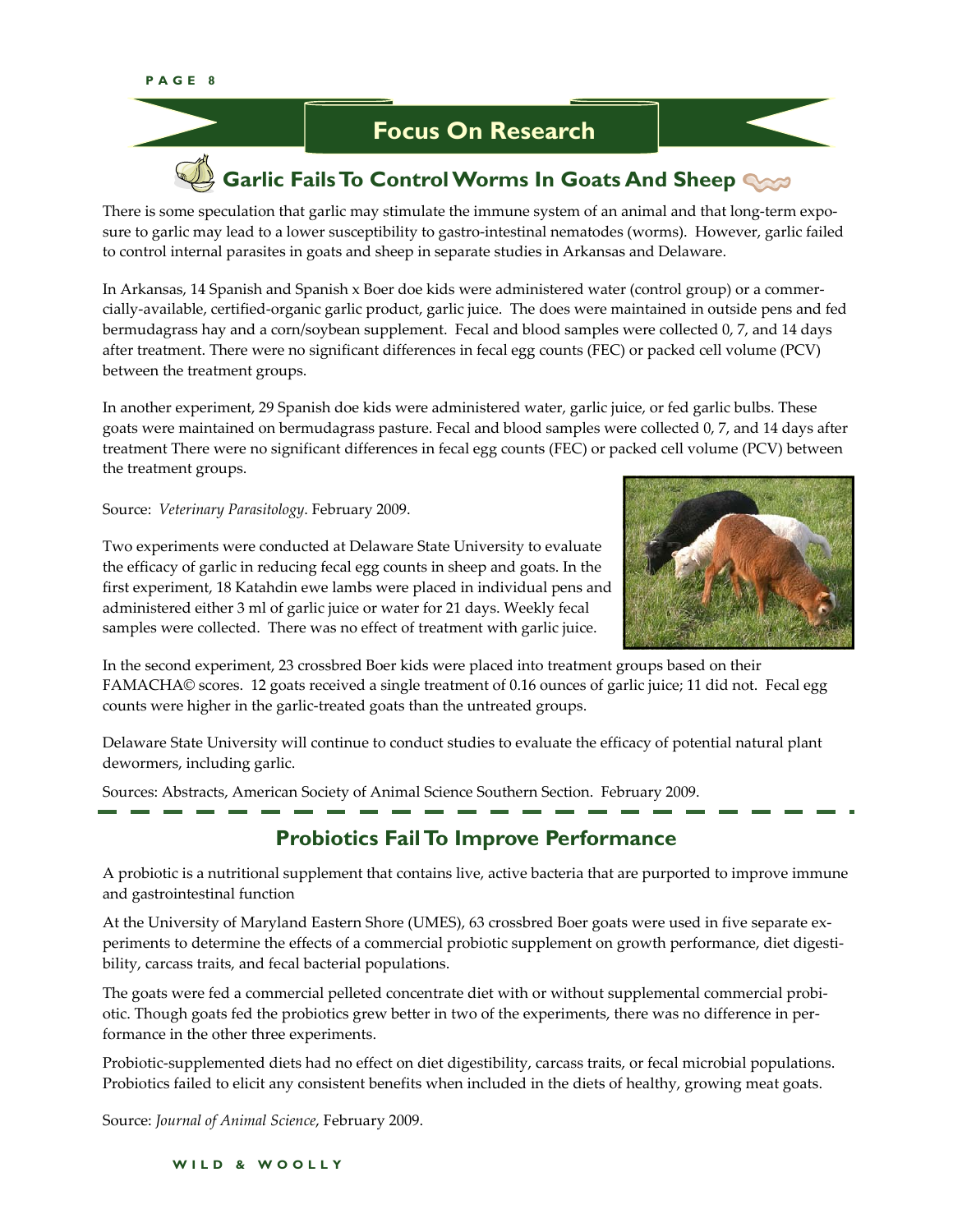### **Testing For Anthehmintic (Dewormer) Resistance On Delmarva Farms**

Delaware State University assessed anthelmintic resistance on nine goat and sheep farms in the Delmarva region. A fecal egg count reduction test was conducted on each farm to determine the effectiveness of individual anthelmintics: Albendazole, ALB; Ivermectin, IVM; Moxidectin, MOX; and Levamisole, LEV. Prior anthelmintic use was used to determine which anthelmintic(s) to test on a farm. Resistance is defined as a failure of the anthelmintic treatment to reduce fecal egg count by 90 percent or more. The data are presented in the table below.

| Farm               | <b>State</b> | Species | <b>ALB</b><br>Valbazen® | <b>IVM</b><br><b>Ivomec®</b> | <b>MOX</b><br>Cydectin® | <b>LEV</b><br>Prohibit <sup>®</sup> |  |  |
|--------------------|--------------|---------|-------------------------|------------------------------|-------------------------|-------------------------------------|--|--|
| A                  | Delaware     | Goat    | 96.3                    |                              | 100                     |                                     |  |  |
| B                  | Delaware     | Goat    |                         | $-31*$                       |                         | 99                                  |  |  |
| C                  | Virginia     | Sheep   | $70*$                   |                              | $1.5*$                  | 99                                  |  |  |
| D                  | Virginia     | Sheep   | 79*                     | $33*$                        | $74*$                   | 100                                 |  |  |
| E                  | Maryland     | Goat    |                         |                              | $81*$                   |                                     |  |  |
| $\mathbf F$        | Maryland     | Goat    | $69*$                   |                              |                         | 84                                  |  |  |
| G                  | Maryland     | Sheep   | 98                      |                              |                         |                                     |  |  |
| H                  | Maryland     | Sheep   |                         |                              | 100                     |                                     |  |  |
| Ī                  | Maryland     | Sheep   |                         | $86*$                        | $33*$                   | 93*                                 |  |  |
| * Deemed resistant |              |         |                         |                              |                         |                                     |  |  |

The data show that anthelmintic resistance is prevalent on Delmarva goat and sheep farms and that resistance varies by farm.

Source: Abstracts, American Society of Animal Science Southern Section. February 2009.

# **Free Online Business Planning Software**

According to anecdotal evidence, those who prepare a business plan are 10 to 20 times more profitable than those who don't.

A few months ago, the Center for Farm Financial Man‐ agement (CFFM) at the University of Minnesota released free online software for creating business plans at www.agplan.umn.edu.

AgPlan™ helps rural business owners develop business plans. It includes templates for commodity‐based agri‐ culture, value‐added agriculture, small rural businesses, and commercial fishing. The software is suitable for both large and small operators.

Business planning is an important part of successful farming, especially during these difficult economic times.

# **USDA Establishes Naturally-Raised Marketing Claim**

In January, the U.S. Department of Agriculture issued a voluntary standard for naturally‐raised livestock and meat marketing claims. USDA previously established voluntary standards for organic and grass‐fed livestock and meats.

The naturally‐raised marketing claim standard states that livestock used for the production of meat and meat products have been raised entirely without growth pro‐ motants, antibiotics (except for ionophores used as coc‐ cidiostats for parasite control), and have never been fed animal by‐products.

> In establishing the naturally‐raised market‐ ing claim, USDA analyzed over 44,000 com‐ ments received from producers, processors, consumers, and other interested parties.

The naturally‐raised marketing claim stan‐ dard was published in the January 21, 2009, Federal Register.